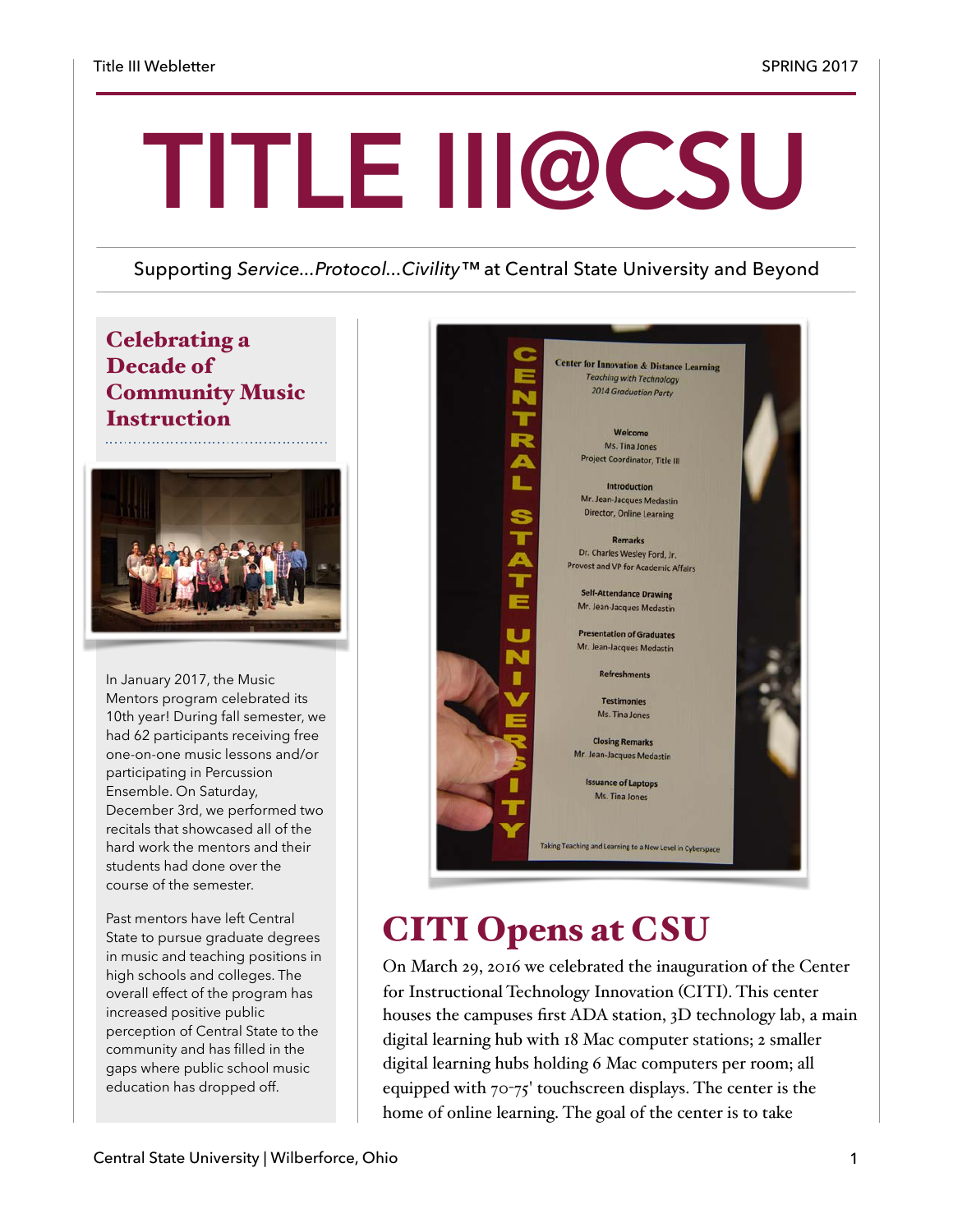#### *Continued fom page 1*

teaching and learning and CSU to another level in cyberspace through training and workshops for course developers and online instructors.

The CITI has completed two smart classrooms; one in Robeson Hall and the other in Harry Johns. Robeson has 16 Mac computer stations and a 75' touchscreen display to facilitate student engagement in music education. Harry Johns has 17 computers and a 75' touchscreen display to provide the honors students with a lab that will help them keep up with their high academic goals.

Our latest Teaching with Technology seminar ended in November 2016. This brings the total of faculty/staff to have participated in the seminar series to 90. The seminar covers Quality Matters (the application of a rubric that ensures quality in Online Education), Blackboard, SoftChalk, and many other tools to assist faculty/staff with teaching with technology online and face to face.

During the course of the year, 23 courses were reviewed by eight reviewers and 7 courses were developed for online delivery as we strive to offer full programs online.





## Title III Reminders

Summative External Evaluation

March 20-22, 2017

Don't forget that T&E Reports are due in the Title III Office on the 5th of each month!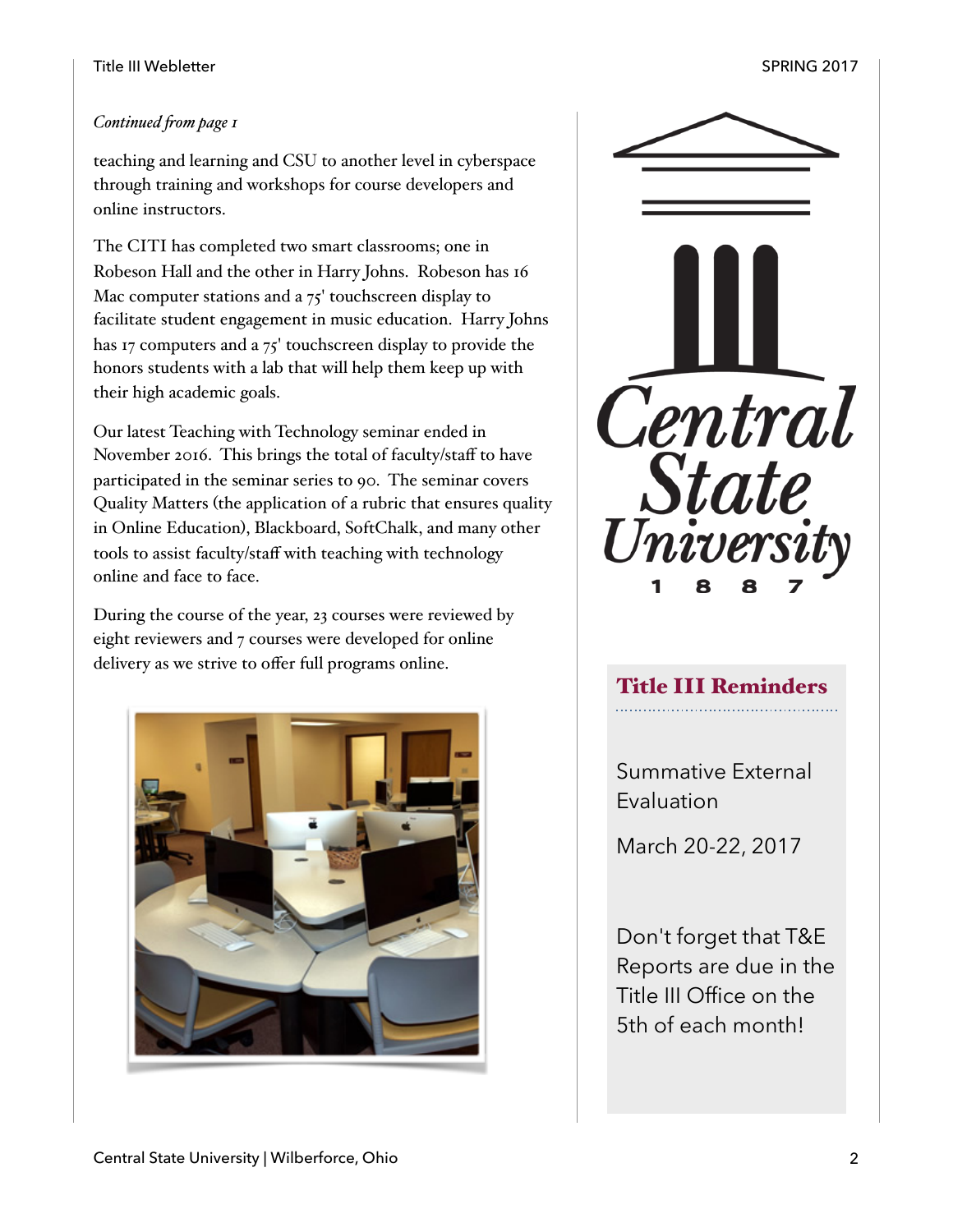## University College Learning Center Strives for Student Success

During AY 2015-2016, University College served more than 70% of the freshman population.

The Learning Skills Center provided 1,992 tutoring sessions in fall 2015 and 2,646 tutoring sessions in spring 2016.

In September 2016, University College contracted the services of [Tutor.com](http://Tutor.com) to provide online tutoring for all students. [Tutor.com](http://Tutor.com) provides students with 24/7 on-demand access with online tutors for a safe, secure, one-to-one live connection with a tutor. [Tutor.com](http://Tutor.com) is available across multiple internet enabled devices and mobile browsers.

Man-up Monday was introduced this year as a part of the Male Initiative, providing the young men of CSU with positive role models to encourage them to continue to strive for success even in the face of opposition. September 26, 2016 Man-Up Monday guest speaker was Rayshawn Wilson, a motivational speaker who shared his story of triumph over several obstacles.



## *Title III Activities Welcome New Staf*

Please join us in welcoming the following employees to the Title III family:

Karen Garmon is the Administrative Coordinator for the University College. She has been with CSU for six months and serves as UC's logistical leader with respect to the inventory, purchase and distribution of all materials and supplies; maintains the Executive Director's calendar; assists the Executive Director in the creation of all financial records, reports, and other required actions related to personnel, projects and programs within UC, and maintains a current filing system for these materials and activities

Carolyn Gunn is an Academic Advisor with the University College. She advises for The College of Education and Undecided Majors. Ms. Gunn began working for Central State University June 1, 2016. Ms. Gunn has over 14 years' experience as an Academic Advisor/ Coach.





University College is excited to introduce the new Coordinator of First Year Experience, Mortenous A. Johnson as of February 1, 2017. Mr. Johnson's duties will include assisting with the planning and execution of SOAR activities; coordinating the FYS courses each

semester; and working with University College academic advisors on retention-focused programming. maintaining programs, budget management, supervising staff, and more.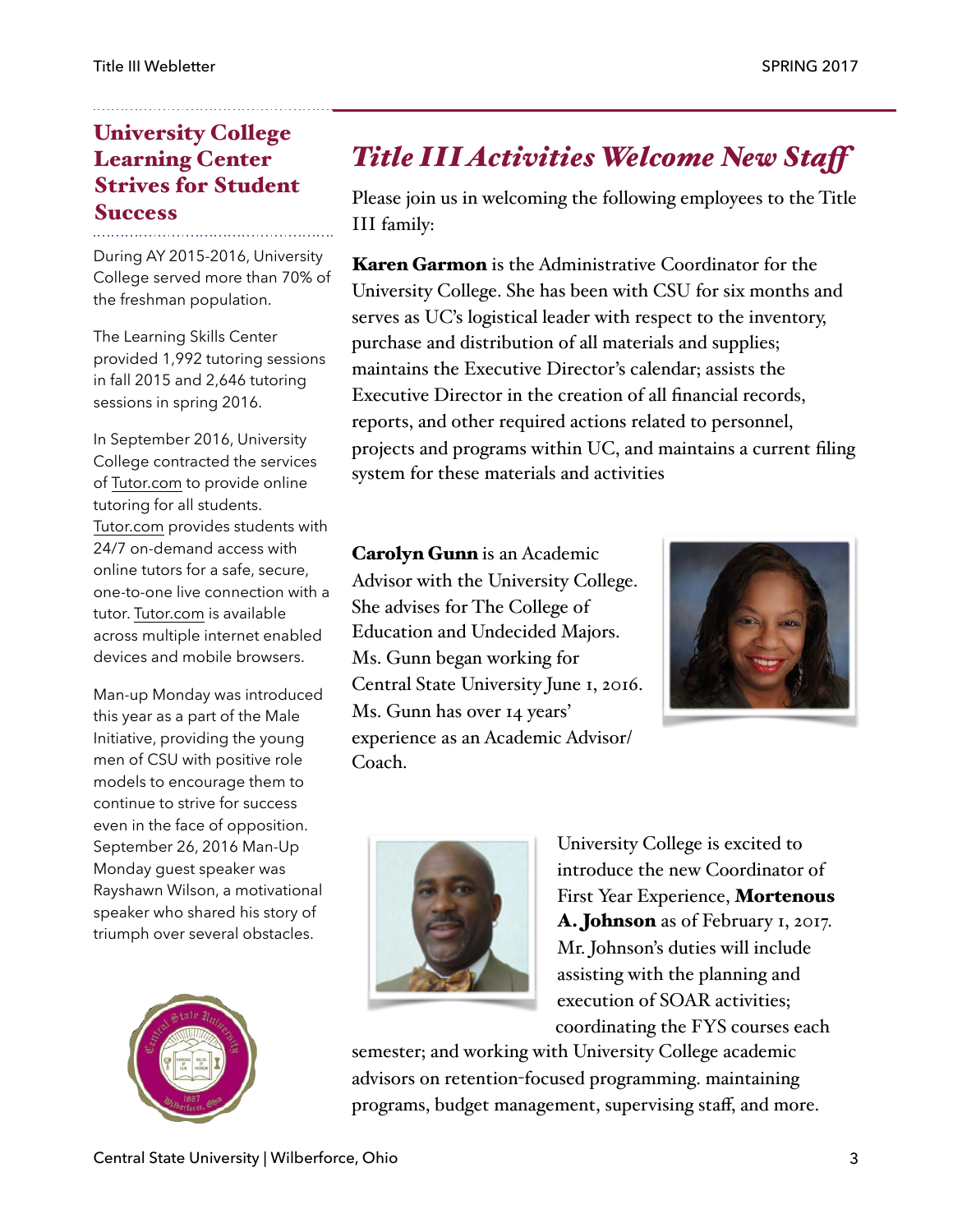# TITLE III@CSU

This webletter is produced by the Office of Title III at Central State University in order to provide you with information and updates on this vital US Department of Education grant program.

It is published on a semiannual basis to capture the news and progress of activities supported by the Title III Strengthening Institutions grant.

For more information, contact the Title III staff at **937-376-6665** or email **kfranklin@centralstate.edu.**

#### *Continued fom page 3*



Frances E. Robinson is a graduate of Martin University, Indianapolis, IN. She is the current Administrative Coordinator for the Counseling Services office. She began her position March 1, 2017. She has worked in higher education for more than 10 years. Ms. Robinson has held past positions in the Office of Enrollment

Management, Office of Registrar, Office of Academics, and the Office of the President. Ms. Robinson has years of experience that include administrative support, monitoring administrative projects; maintaining programs, budget management, supervising staff, and more. Ms. Robinson desires to make a difference in student's lives by assisting them in reaching their goals to become successful leaders in their communities.

**Tisha Smith** is supporting the work of the Associate Vice President of Academic Planning & Assessment, maintaining Title III records, entering and processing requisitions and travel documentation.



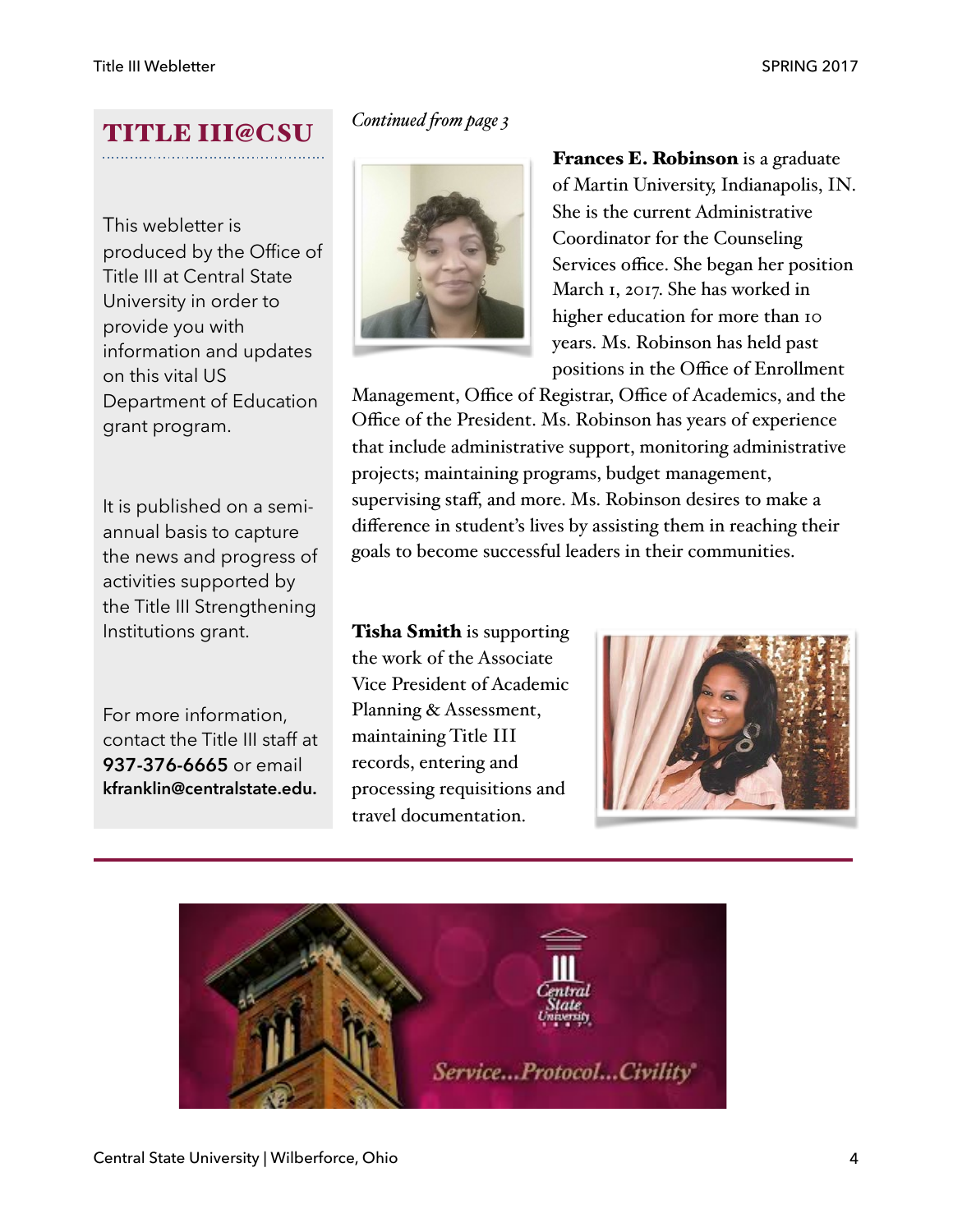## From the Director

I feel Spring is in the air. The days are longer and we will soon have the opportunity to shed our extra layer of clothing and pack up the boots for next year. As I reflect on my time in the Title III office, it has been a rewarding opportunity to learn and explore the wonderful activities that are funded by Title III.

Title III funding has allowed us to expand our online course offerings by 10%, making us more accessible and acceptable to a wider audience in the process. We have upgraded and expanded our instructional technology, allowing students and instructors to work and learn in "connected" classrooms and labs. Our students have also been afforded greater offerings in our library system. Post-baccalaureate opportunities for our graduates have been increased thru enhanced testing options and additional preparation supplements, also made possible through this grant.

Title III supported activities such as Global Education and Online Learning provided study abroad opportunities and offsite education to correspond to current student population demands. And finally, we have established a gateway to the local community's schools through our Music Mentors Program.

Through these activities, we have shown that Central State University offers a welcoming and nurturing environment that will both challenge and prepare students for the future that they will inhabit.

As we close on another five-year cycle, Central State University, has accomplished many objectives through Title III funding that have strengthened our presence within the HBCU community. Please support the Title III activities with your presence at programs and encourage our students to take advantage of opportunities made possible through Title III programs.

Our offices are open to anyone that would like to learn more about Title III and the enhancements to academic programs on campus.

#### Karen Franklin, Interim Director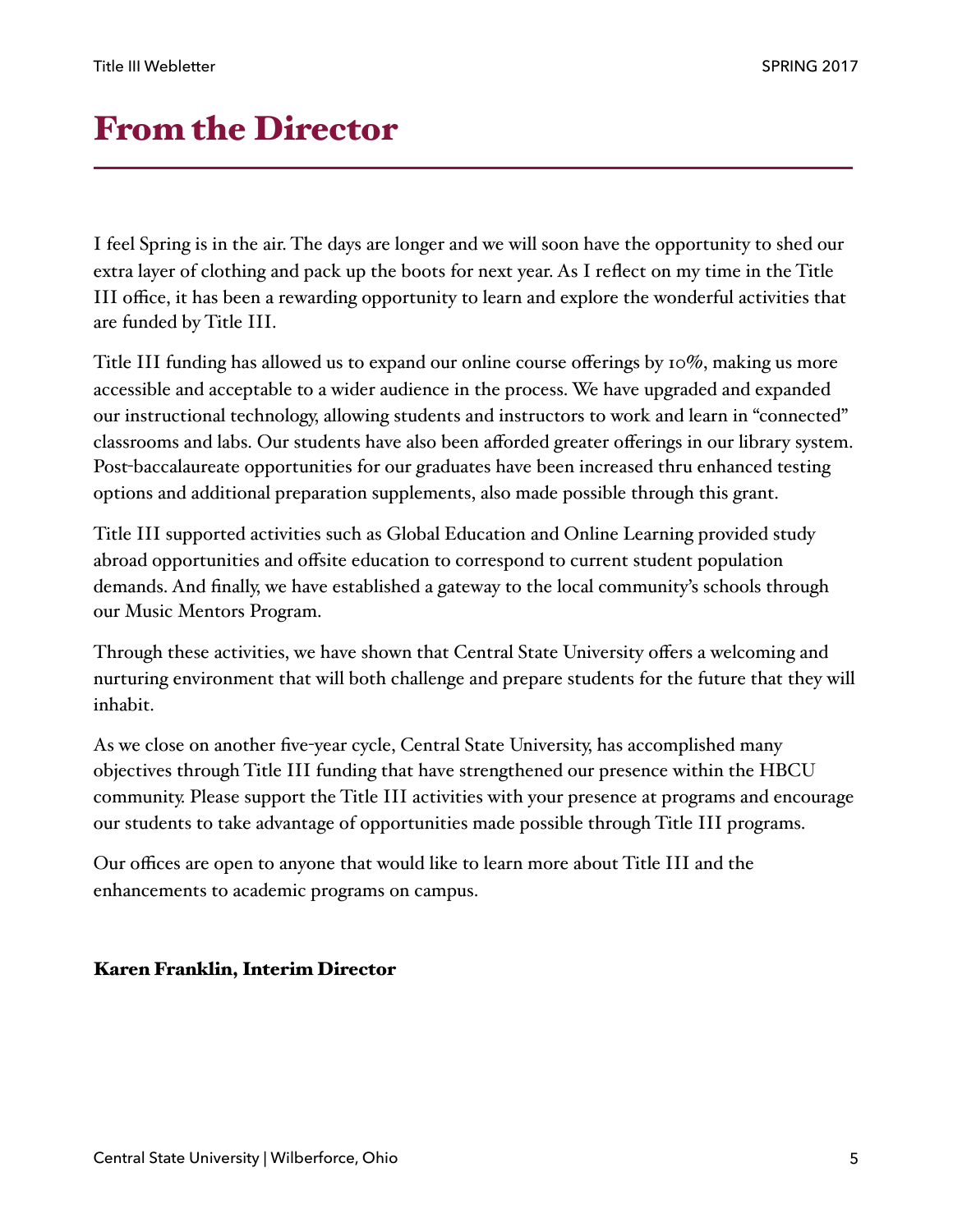# Global Education Snapshots



The Center of Global Education applied for Fulbright Foreign Language Assistants to teach foreign languages at Central State University. Last academic year (2015-2016), we had one Fulbright Instructor from Egypt. This academic year (2016-2017), we

have two instructors, one

from China and the other is from Morocco.

In 2015, CSU students traveled to India with Associate Professor of Biology, Dr. Sharath Krishna.